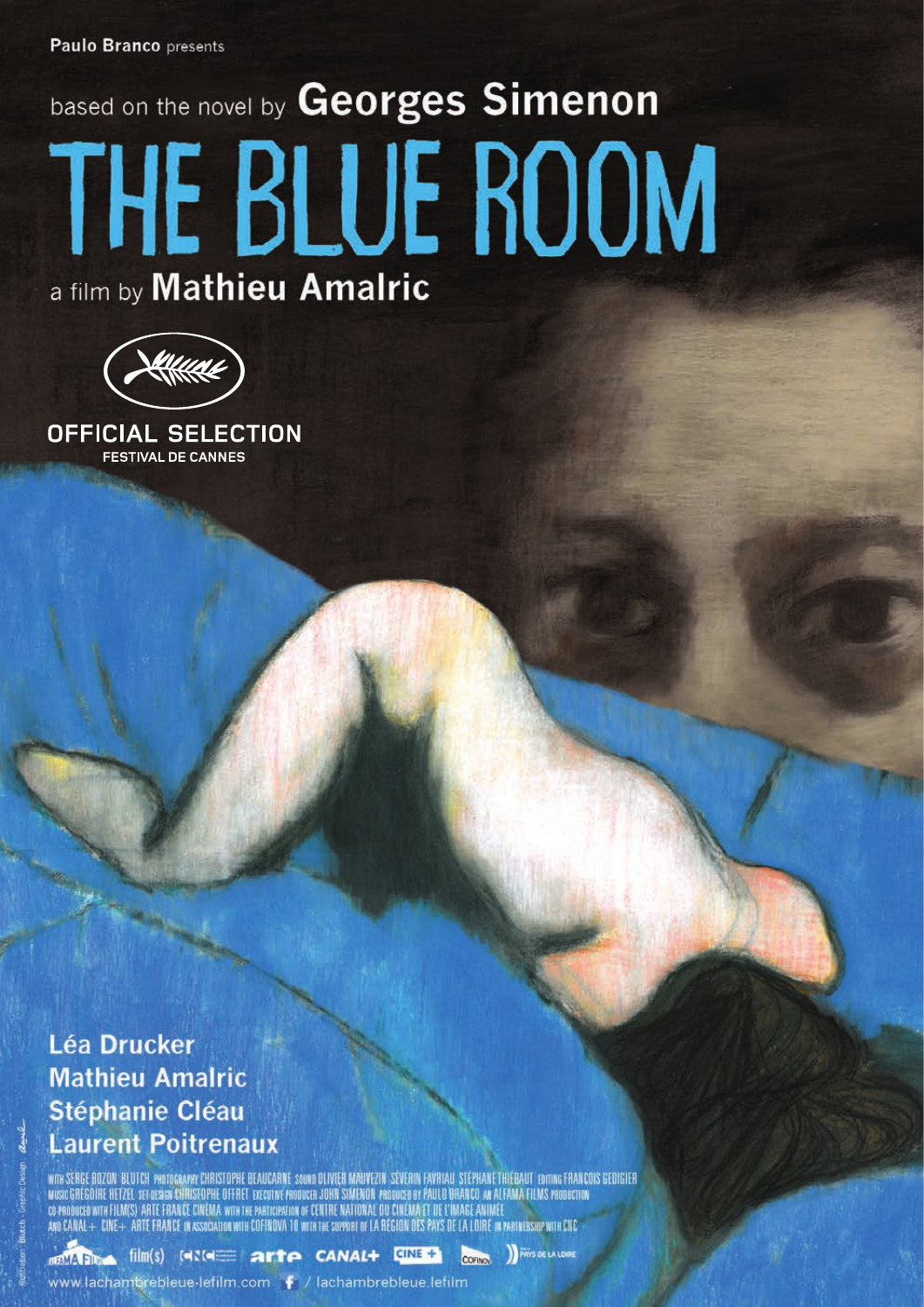

**Paulo Branco** presents

# THE BLUE ROOM

A film by **Mathieu Amalric**

From the novel by **Georges Simenon**

With:

**Léa Drucker Mathieu Amalric Stéphanie Cléau Laurent Poitrenaux Serge Bozon Blutch**



Produced and distributed by **Alfama Films www.lachambrebleue-lefilm.com**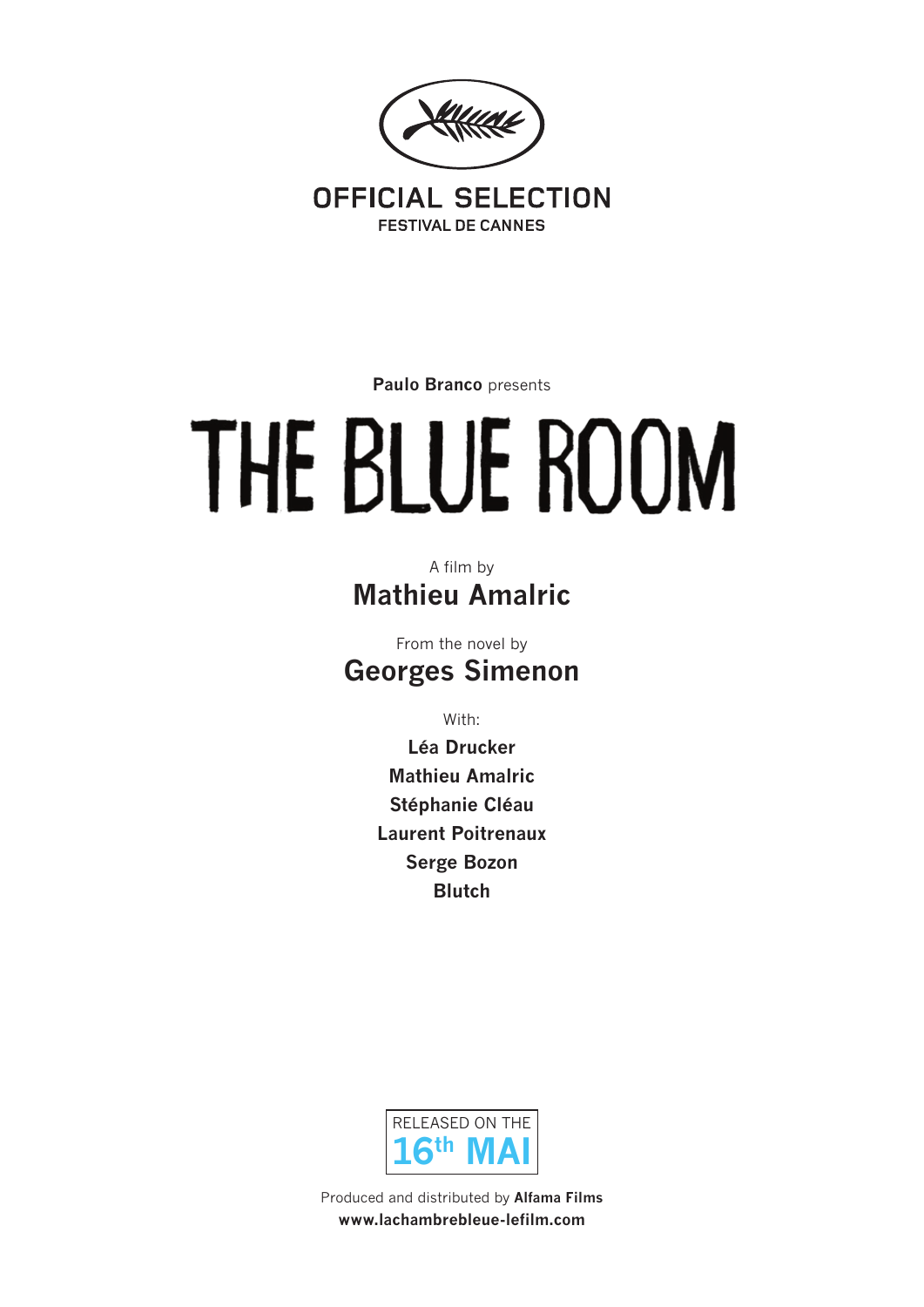# **CAST**

Léa Drucker: Delphine Gahyde **Mathieu Amalric**: Julien Gahyde **Stéphanie Cléau**: Esther Despierre **Laurent Poitrenaux**: The examining magistrate **Serge Bozon:** The captain of gendarmerie **Blutch**: The psychologist

## **TECHNICAL TEAM**

Photography: **Christophe Beaucarne** Sound: **Olivier Mauvezin**, **Séverin Favriau** and **Stéphane Thiébaut** Editing: **François Gedigier** Screenplay: **Stéphanie Cléau** et **Mathieu Amalric** Music : **Grégoire Hetzel** Set Designer: **Christophe Offret** Executive producer: **John Simenon** Produced by **Paulo Branco**

A co-production **Alfama Films Production**, **film(s)**, **ARTE France Cinéma**, With the participation of the **Centre National du Cinéma et de l'image Animée CANAL+**, **CINE+**, **ARTE France** In association with **Cofinova 10** With the support of the **La Région des Pays de la Loire**

This film was made in collaboration with **Georges Simenon Limited**

International sales **Alfama Films**

# **TECHNICAL**

**SPECIFICATIONS Duration:** 76 minutes **Support:** DCP **Format:** 1.33 **Sound:** 5.1 **Visa:** 136.519

#### **DISTRIBUTION**

**ALFAMA FILMS** Elisabeth PERLIE Mirana RAKOTOZAFY Maud CAROFF 78 rue du Turbigo 75003 PARIS **Phone:** + 33 1 42 01 84 75 **Mobile:** + 33 6 63 86 77 02 **Fax:** + 33 1 42 01 08 30 elisabeth.alfamafilms@orange.fr mirana.alfamafilms@orange.fr maud.alfamafilms@orange.fr

#### **INTERNATIONAL PRESS**

**LE PUBLIC SYSTEME CINEMA** Alexis DELAGE TORIEL Céline PETIT **Phone:** +33 1 41 34 20 32 **Phone:** +33 1 41 34 23 50 adelagetoriel@lepublicsystemecinema.fr cpetit@lepublicsystemecinema.fr www.lepublicsystemecinema.fr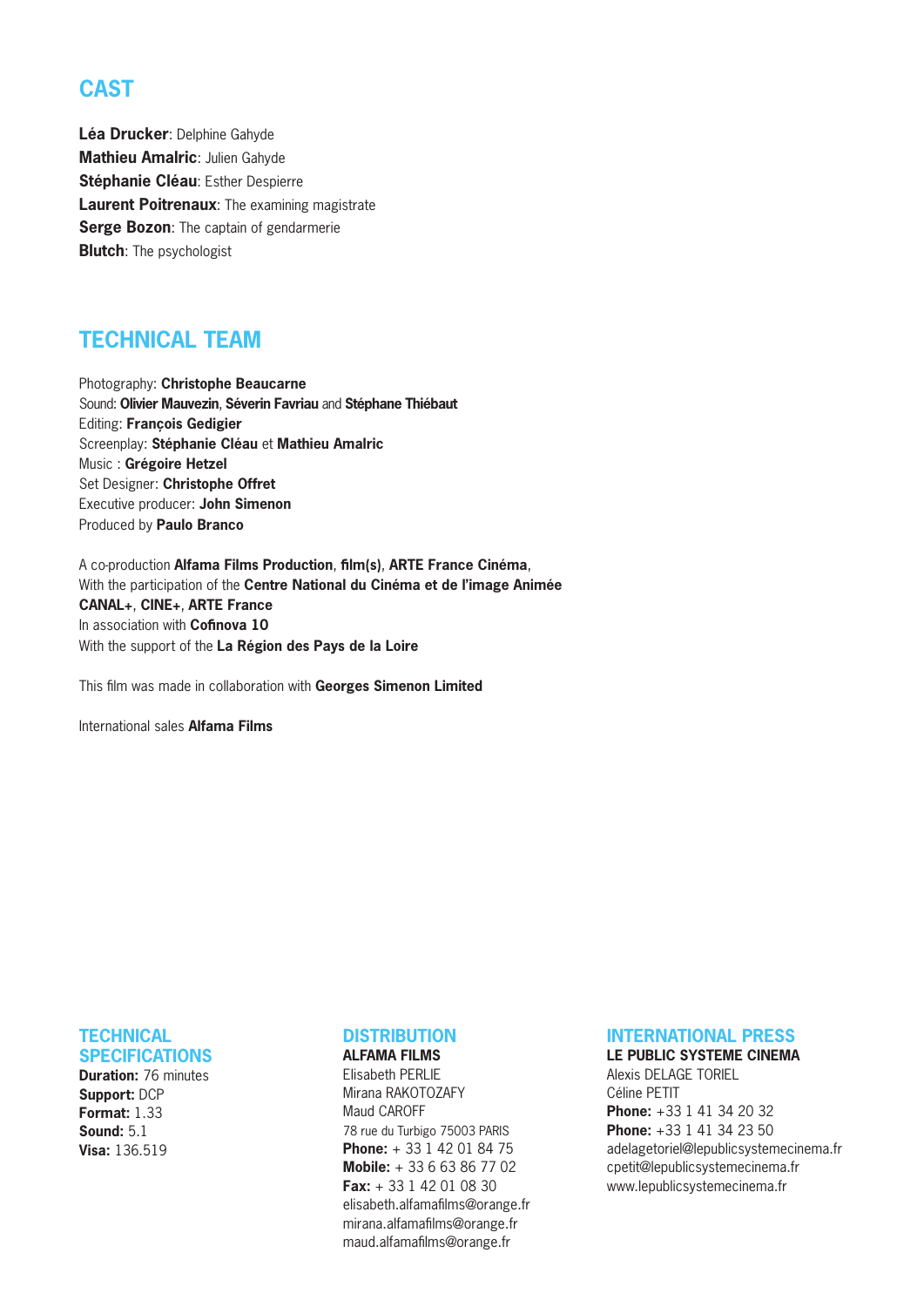

## **SYNOPSIS**

- "Seriously, Julien, if I were suddenly free, could you free yourself too?"

- "Say again?"

A man and a woman, secretly in love, alone in a room. They desire each other, want each other, even bite each other. In the afterglow, they share a few sweet nothings. The man at least seems to believe they were nothing. Now under investigation by the police and the courts, Julien fails to find the words.

"Life is different when you live it and when you go back over it after."

What happened? What is he accused of?...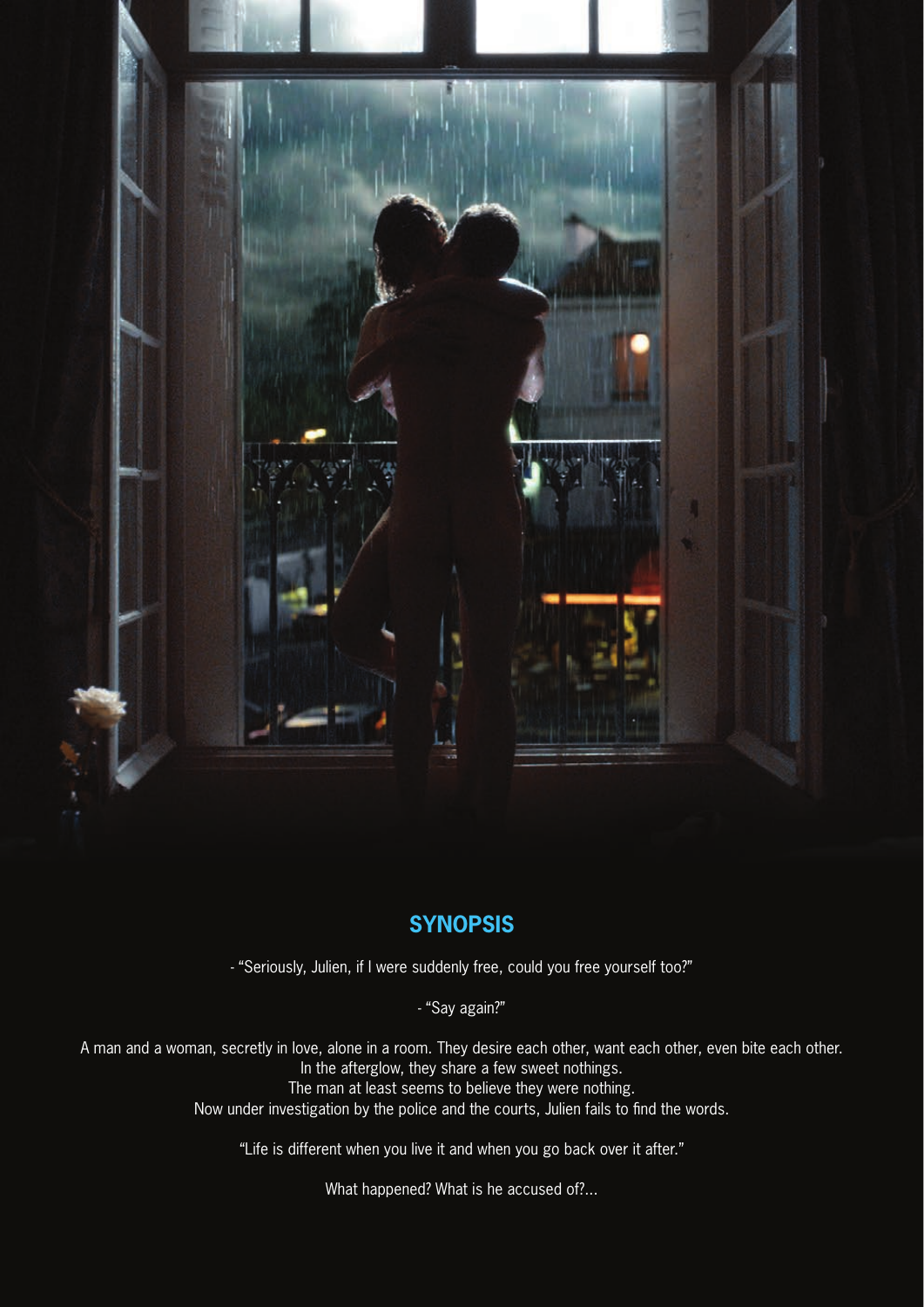#### **GEORGES SIMENON**

Georges Simenon, born in 1903 in Liège, is the most read Belgian writer in the world and the third of French-language authors, after Jules Verne and Alexandre Dumas. If the success of his novels has partly overshadowed the rest of his work, it has to be remembered that Simenon also wrote short stories, articles and reports under his name and even gallant tales under a pseudonym.

Simenon left school at the age of fifteen and began to write in the news in brief column of *The Gazette of Liège*. His first work *Au Pont des Arches* was written in1920. He moved to Paris two years later and began by publishing short stories

and tales in various newspapers. In 1930, he gave birth to his most famous character, detective Maigret. The following year, Simenon began working on film adaptations of his works with Jean Renoir. While writing very prolifically, he spent much of his life traveling around the world. He even moved to the United States at a time, and then to Quebec. His last novel, *Maigret et*  **Monsieur Charles** (193<sup>rd</sup> of his career) was published in 1972. Although he was celebrated all over, he then retreated gradually from public life to write his *Intimate Memoirs*. Simenon died in Lausanne on the 4th of September 1989.

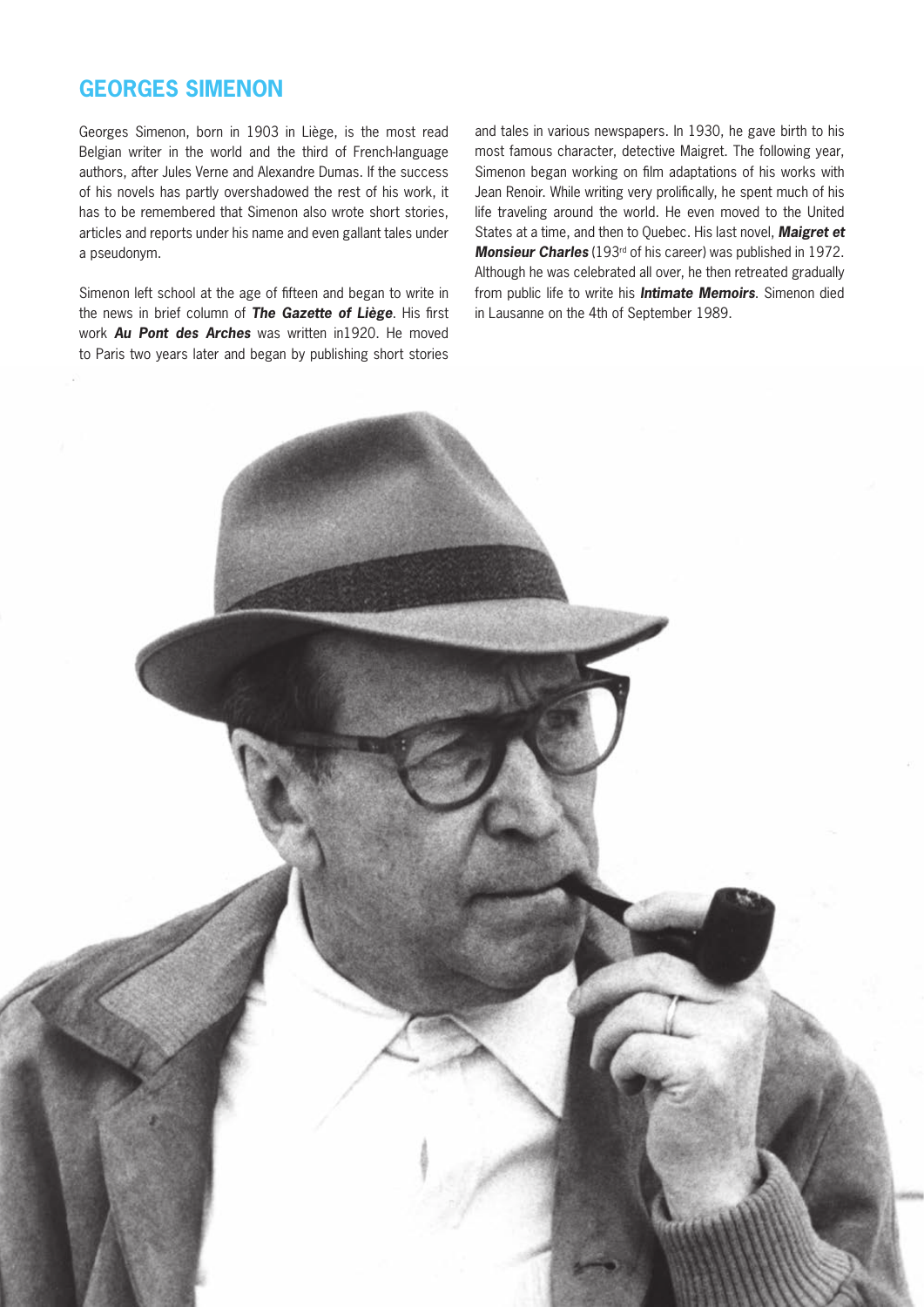#### **INTERVIEW WITH MATHIEU AMALRIC**

#### **Is it the heaviness, or the slowness inherent in your adaptation project of** *The Red and the Black* **by Stendhal which precipitated the launching of** *The Blue Room***?**

No, it's really just to meet Paulo Branco in the street during the shooting of Roman Polanski's film. Paulo, he is like a soothsayer, he felt I would need centuries for Stendhal. It is deeply moving when someone tells you « *Do something, shoot! Don't you want to do something in three weeks ?* » I searched, and there it was, we all have a book by Simenon that we found and read some day in the country house of we-no-longer-know-who. I don't even know where this book comes from, who I stole it from. It is a book that I had already used for *On Tour*. In the scenario, we had call the final scene « *the blue room* », and there it was: a man and a woman. What does finally remain in life, apart from two bodies attracted to each other?

Very quickly, I said to myself: in four weeks, this, *The Blue Room*, is something I can do. It turned out that the rights to the novel were free, which surprised me a lot. There are so many people who wanted to bring it to the big screen: Maurice Pialat went very far into the adaptation, with Jacques Fieschi. Catherine Deneuve was supposed to do it with André Téchiné. Depardieu asked Chabrol to think about it. It is even said that the Dardenne brothers.

#### **It' surprising that** *The blue room* **should follow** *On Tour.* **One could imagine that The Blue Room is a way to turn your back on** *On Tour* **to do the opposite of an almost Dionysian film, which advocated letting go and movement.**

I haven't thought about that at all. It was rather a novel that haunted me for a long time, and written by Simenon, a guy who writes at full speed. Thereby inviting me to film quickly myself.

What also attracts me is the alloy of hot and cold, and what can drive men crazy: an illegible woman! "*I mistook her for a cold woman, a haughty woman, a statue.*" We are here facing the abyss of sexuality and attraction, which is unspeakable. What is fascinating with Simenon is that everyone forces him to put it into words.

When he wrote this novel in 1963, in Epalinges in Switzerland. Simenon was in a phase of permanent self-flagellation, such as "*Women are witches, I shouldn't have done it.*" It is a novel of punishment regarding sexuality – or regarding his own exuberant sexuality. And with Stephanie Cléau - who adapted the novel with me -we tried to erase it as we could.

I drew up a list of enemy films, films I had to knowingly discard, whatever their value. *The Devil is a Woman* by Josef von Sternberg for example: I did not want Esther to be a vamp. I wanted her to be just an unreadable woman, a priori without seduction weapons. For other reasons, *Garde à Vue* by Claude Miller was also an enemy film, as regards the interrogatories and the convocation of flash backs.

Also, there was the simple pleasure of the whodunit, who killed who? Who is dead? With this structure going backward.

#### **Precisely, this complex narrative structure, like a mosaic, does not seem to help making a film in a short time, particularly at the stage of editing**

At the stage of the screenplay, written in two columns, we already wanted the sound and image to make war on each other, which leads to a particular narrative arrangement. Therefore, I managed to have the most time possible for editing. The schedule permitted it, since we shot in two parts, in July and in November, with the ability to start editing in the meantime.

Beyond that, we really had to work upstream, to insist on the preparation. With a real, full criminal record, updated with the help of forensic scientists, compared to what could be done in 1963.

I knew it would be a short film, B movies type, in the spirit of Jacques Tourneur's films produced by RKO - including a film entitled *Nightfall*. *Angel Face* by Otto Preminger was also a flagship.

**At what point did the choice of the 1/33 format step in? - A format that Americans called the classic ratio, which was a bit obsolete before Gus Van Sant with** *Elephant* **and Wes Anderson with** *The Grand Budapest Hotel* **updated it.**

It came very early, in the presages of the conception. In *The Blue Room* we are dealing with lonesome and held up characters. I knew that there would be no camera movements to bind, to join the protagonists together. Even in the love scenes, where we focus on reminiscences rather than on openly sensual things, it is not sensuality, nor caress. And therefore, it does not allow virtuosity. The use of Panoramic is not suitable when it is that frozen.

**It is obvious at the beginning of the film, where blood, sweat, semen, are like impeded by large fixed shots, almost inserts, which pictorially evoke vanities or still lifes, which will suck up sensuality.**

As in the first sentence of the novel: the moment induces afterward decomposition.

#### **Not everyone uses it for this purpose, but here, the 1/33 is intended as a format that isolates, that traps?**

With Christophe Beaucarne, the Director of Photography, we asked ourselves, after having done some tests: whether to use Widescreen or 1 /33. Very quickly, the latter format imposed itself. Christophe thought that it washed his eye. We live in a time where everything is elongated; we need only to see the size of the postcards we sell now. Therefore, we chose the opposite view. And the sensuality of the Cinemascope did not seem to fit this relationship.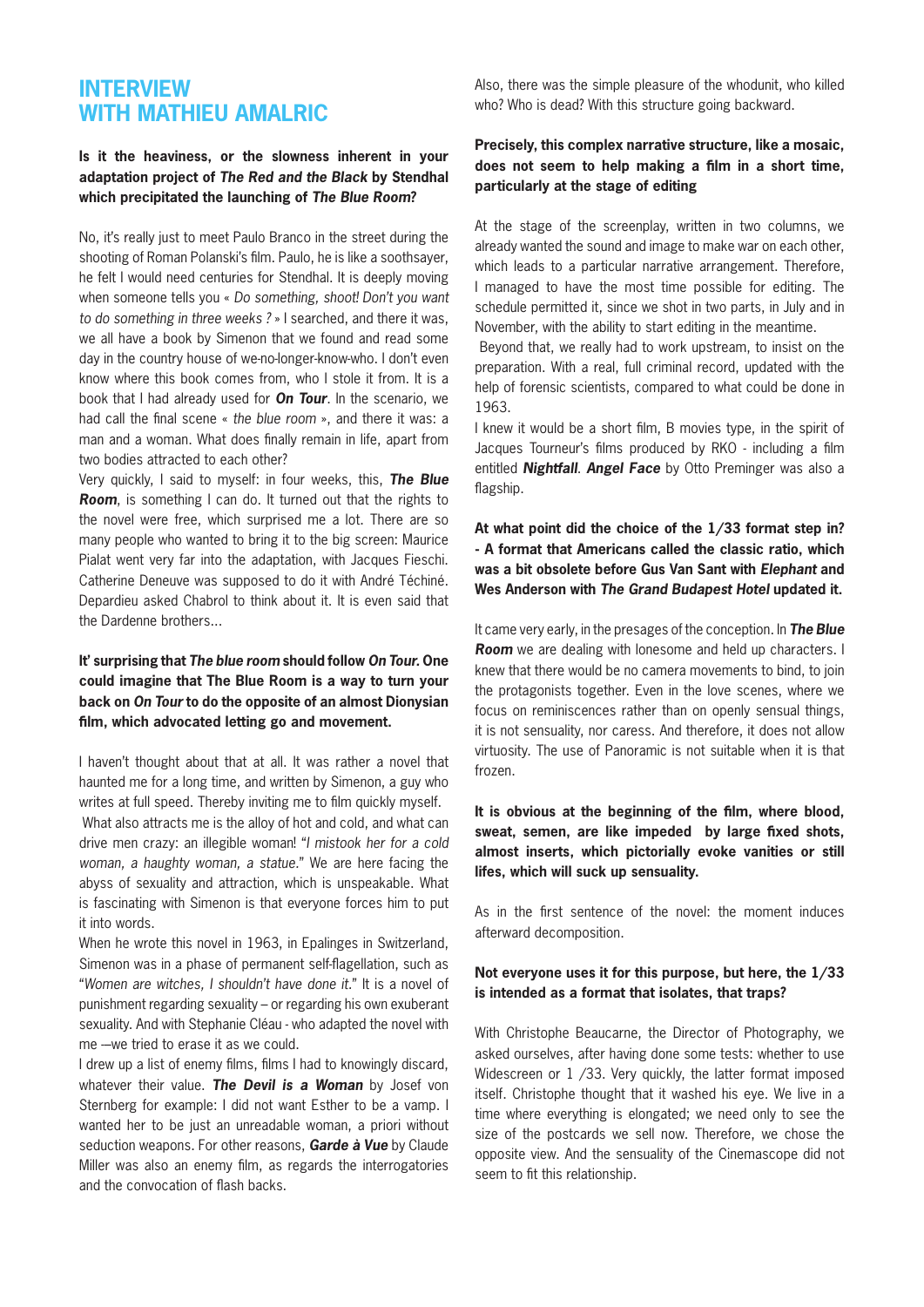We decided to focus on still shots, but without religion. One could see it as a joke but sincerely the aesthetic is not very far from the one of *Derrick*, as simple as that. No harmony, rather jarring. No ostentatious staging, just enough to follow a story, to the first degree.

**We indeed feel a rejection of the doxa that accompanies the fixed shots. Often, we associate fixed-shots and duration, with the risk of complacency sometimes. Here, the stills are particularly short, sharp as a blade or a sash announcing the fatal outcome.**

On the contrary, the first kiss - at fall in the forest, is accompanied by a camera movement and treated in post production to signify that we are in the wrong register, and that *they shouldn't have done it*.

In addition to this sequence, the idea was always to tap the same nail, to insist on this thing one cannot name, a nonshareable miracle, out of life, out of everything, which is the mystery of attraction between two bodies, which only belongs to two people. We tried to make this attraction to somehow gangrene the character of the judge.

What also touches me a lot with Simenon, is that we are all alike, no one is safe, and I think it's very honest of him.

**The story has a very steady tempo, particularly with regards to the revelations. As we peel an onion, to borrow a metaphor from Simenon. However, doubts remain: Who killed? Nothing is certain, even if it is understood that Julien is primarily a willing victim. Was it clearer in the novel?**

Much less. In the novel - which once again really puts selfflagellation forward - he is indeed a willing victim. We tried to remove that as much as possible.

I wanted this permanent pleasure of doubt, first of all on him, then on the fact it's possible that she is not guilty either. With Simenon, there is often the idea that lovers would be innocent. Concerning the role of the mother, I insisted a bit, I even re-did a shot in the pharmacy. Editing, we had been too subtle on the mother, and it was hard to understand what goes through Julien when he listens to this "red-haired woman."

#### **Did you already know, while writing it with Stéphanie Cléau, that the roles of Esther and Julien would be for you both?**

Stéphanie is an adapter for the theater, she is not an actress at all, she is even the opposite of an actress –to have her picture taken is already torture for her. And that interested me. This woman, we do not know who she is, she embodies the threat of the unknown. Intrepreting Julien myself, it was interesting for my official wife to also be an official actress. If the lover also had a recognizable face it would induce, as always, a rivalry between two actresses, which I did not want.

And there this the game with the couple: we play lovers while we've been living together for nine years; it has to do with the unspeakable once again.

**On several occasions, the music reminds me of Georges Delerue, including the score he created for** *The Woman Next Door***. And it is at that time that I came to realize the obvious relationship between the two films.**

Of course, I immediately thought of *The Woman Next Door*. I also knew that Truffaut loved Simenon, including *The Blue Room* that he knew very well. After having seen The Woman Next Door again with Stephanie, it appeared to us as essential to remove the "punishment" side, dear to Simenon. It is on that level that *The Woman Next Door* was a guide.

To get back to the music, at first I did not see the need for it. And then, thanks to *The Woman Next Door*, thanks to Hitchcock then Preminger, appeared the idea of lyricism. One day, Stephanie put a disc of Ravel, the *Prelude to the Night*  from *Rhapsodie espagnole* and everything was there. The music therefore came from Ravel, relayed by Bernard Hermann. We started editing the film with Ravel and Dimitri Tiomkin: lyricism and anguish. I needed warmth, and at that point I thought of Grégoire Hetzel, who had already made the music of *Wimbledon stage* and who is not afraid to go there. There was room for the music to take charge of this aspiration, for the lovers, to go there together.

**To summon Bernard Hermann is not innocent. We talked about Truffaut, and then Hitchcock: "to shoot love scenes like murder scenes". There is also this rather astonishing sequence, the one of the ladder and the glass table where you confront the notion of suspense.**

There were these words Esther sends, including the notorious "your turn". How to get someone to understand that it also means "your turn to kill"?

In the novel, there is exactly this dialogue, this scene between the two spouses. It happens at the table, he has been drinking, he gets angry, and that's all. I was looking for something, I did not know how to do it. And then came the story of the seasons, Christmas decorations, and there I found it. With the help of Grégoire's music, a surging anxiety.

#### **You mentioned Hitchcock, Tourneur, Preminger. Other marks appear: Chabrol of course (who adapted Simenon), and by extension, Fritz Lang's American period, the one of** *Beyond a reasonable doubt***.**

Yes, Lang, indeed, especially in the sequence of the trial. Chabrol, I had a feeling I did not even need to worry about it, it would necessarily be there - the bourgeois drama, the passion, the provincial town. But without Chabrol's causticity, absent from Simenon's writing, a writer of great tenderness.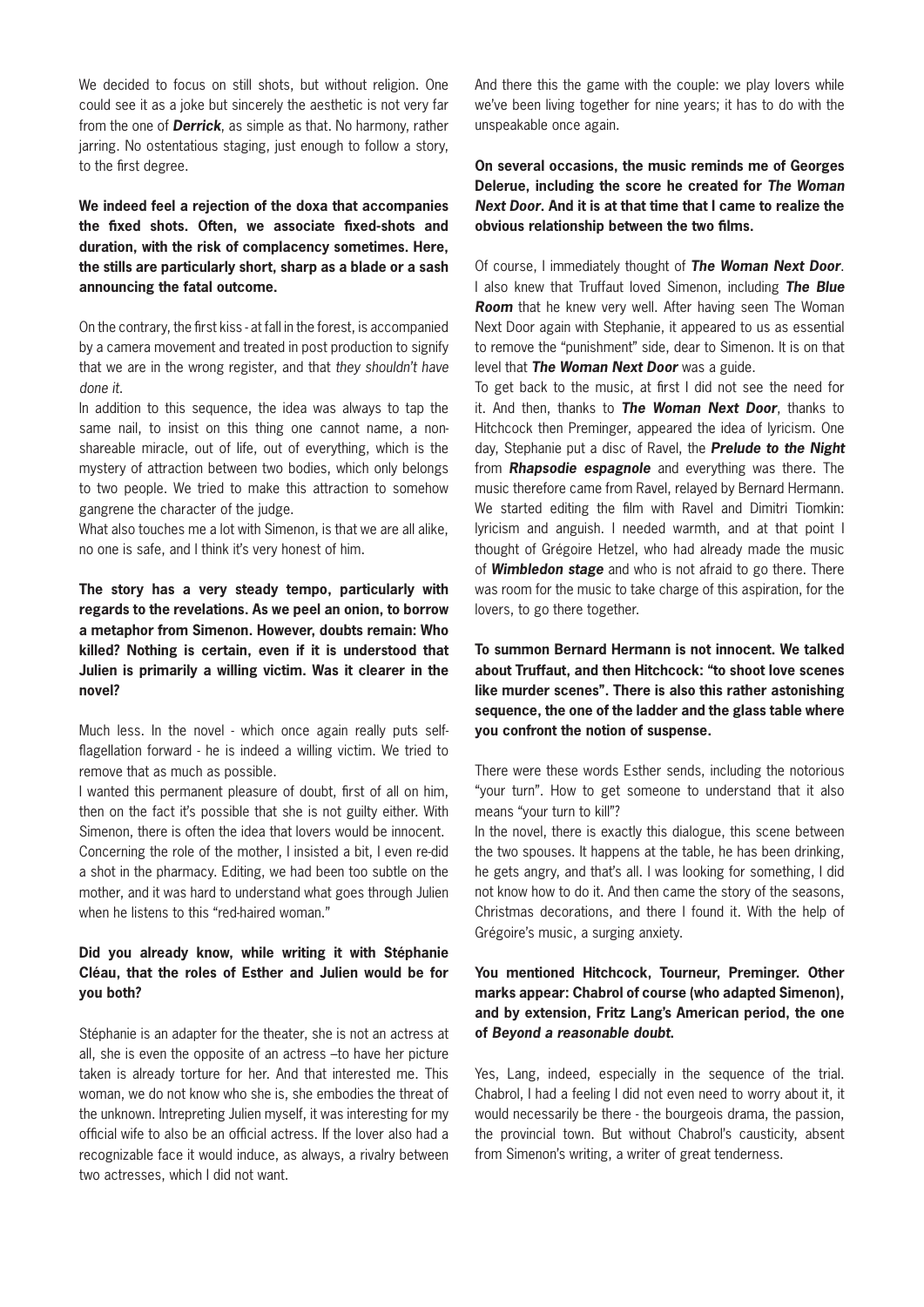The difficulty of the trial was to come to the point where the viewer does not tell himself he will attend a resolution, to project him onto something else. And there is Stendhal, *The Red and the Black*, which came back and helped me enormously - this is also why the character is called Julien, like Sorel. Simenon was also crazy about Stendhal. There is a clear link between the treatment of the trial in *The Red and The Black* and the absence of Tony / Julien during the trial of The Blue Room. Not to be in the hope of a turn of events, but to end up upward, in a novelistic and lyrical style. I wanted the lovers to be able to talk through the blue tapestry. By chance, the tapestry of the court, with this pattern of bees, allowed it. We tried the romantic challenge: make it or break it. We thought we could go that far, that the film could accept it

#### *Interview conducted in Paris, 8th of April 2014*

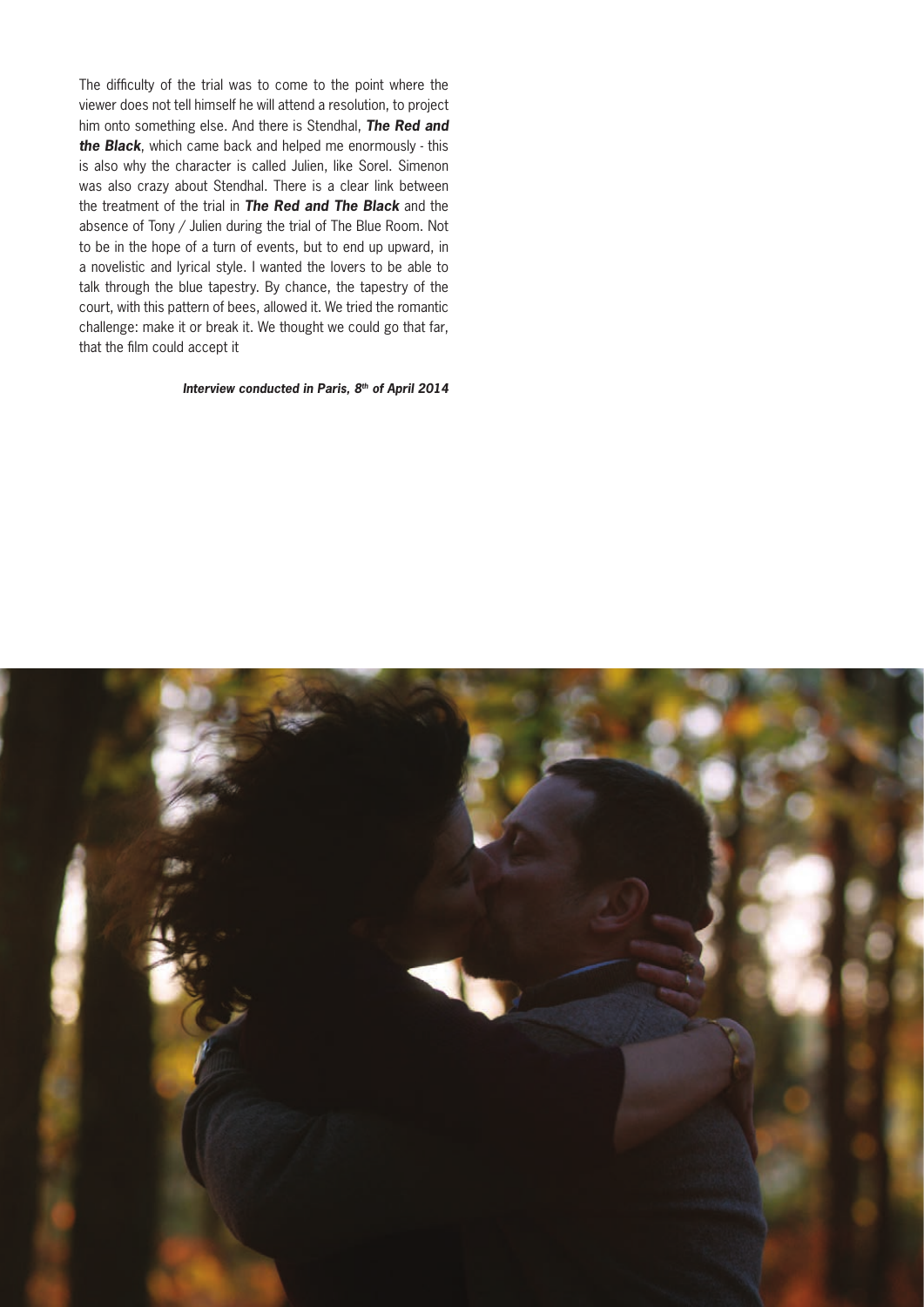# **MATHIEU AMALRIC**

Mathieu Amalric, born the 25<sup>th</sup> of October 1965, lives in Paris. Discovers Cinema thanks to Otar Losseliani in 1984. Has worked as assistant-director; stage manager, assistanteditor or sutler for Louis Malle, Danièle Dubroux, Peter Handke, Alain Tanner, J.C.Monteiro or Romain Goupil while making short films.

In 1991, he makes the acquaintance of Arnaud Desplechin at the Angers Premier Plans Film Festival, who invents him as an actor. Since then, he does both.

#### **Director**

*The Blue Room* – 2014 *Next to Last (1963)* (Short) - 2013 *Sfar* (drawings) (TV documentary) - 2011 *L'illusion comique* (TV) - 2010 *On Tour-* - 2010 *La chose publique* (TV) - 2003 *Le stade de Wimbledon* - 2001 *Mange ta soupe* - 1997 *8bis* (Short) - 1994 *Staring at the Ceiling* (Short) - 1992 *Sans Rires* (Short) - 1990 *Marre de café* (Short) - 1984

#### **Actor (Selective filmography)**

*The Grand Budapest Hotel* by Wes Anderson - 2014 *The Venus in Fur* by Roman Polanski - 2013 *Love is the Perfect Crime* by Arnaud and Jean-Marie Larrieu - 2014 **Jimmy Picard** by Arnaud Desplechin - 2013 *You Ain't Seen Nothin' Yet* by Alain Resnais - 2012 *Cosmopolis* by David Cronenberg - 2012 *Chicken with Plums* by Marjane Satrapi - 2011 *Wild Grass* by Alain Resnais - 2009 *Les Derniers Jours du Monde* by Arnaud and Jean Marie Larrieu -2009 *The Diving Bell and the Butterfly* by Julian Schnabel - 2008 *Mesrine: Public Enemy* by Jean-François Richet - 2008 *Quantum of Solace* by Marc Forster - 2008 **On War** by Bertrand Bonello - 2008 *A Christmas Tale* by Arnaud Desplechin - 2007 *A Secret* by Claude Miller - 2007 *The Very Big Appartment* by Pascal Thomas - 2006 *Actresses* by Valeria Bruni Tedeschi - 2006 *Munich* by Steven Spielberg - 2005 *Kings and Queens* by Arnaud Desplechin - 2004 *A Man, a Real One* by Arnaud and Jean Marie Larrieu - 2003 *The false Servant* by Benoît Jacquot - 1999 *Late August, Early September* by Olivier Assayas - 1998 *Alice et Martin* by André Téchiné - 1998 *Genealogies of a Crime* by Raúl Ruiz - 1996 *Diary of a Seducer* by Danièle Dubroux - 1995 *Comment je me suis disputé…(ma vie sexuelle)* by Arnaud Desplechin - 1996 Les favoris de la lune by Otar losseliani - 1984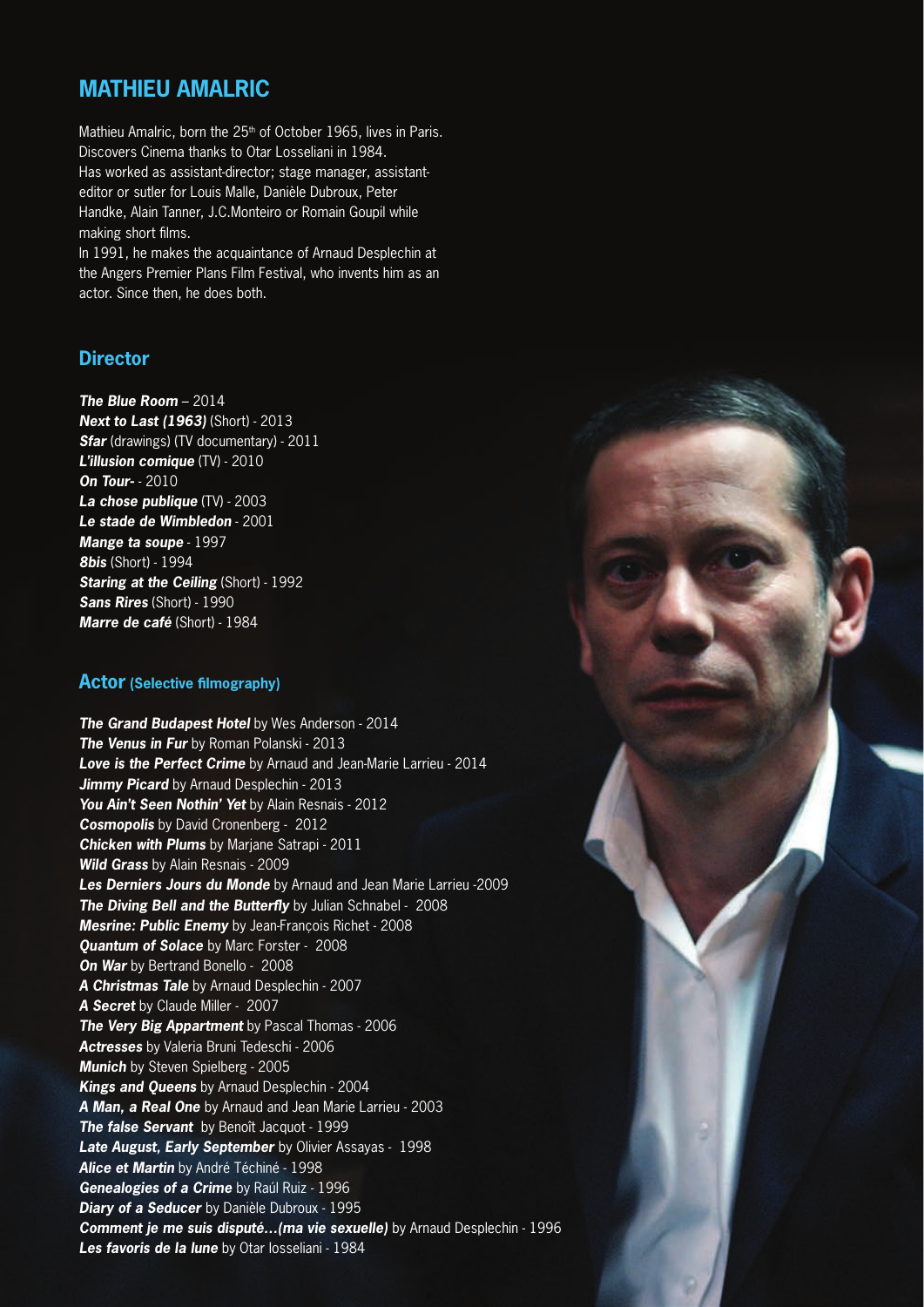# **LÉA DRUCKER**

Léa Drucker was formed at the Rue Blanche, and began her career as an actress in theatre, interpreting classical pieces (*the Misanthrope*) as well as contemporary ones (*Plaidoyer Pour un Boxer*). She made her debut in Cinema with *La Thune* by Philippe Galland and she can be seen in *Rai* by Thomas Gilou, *Assassin(s)* by Mathieu Kassovitz or even *Chaos* by Coline Serreau.

In 1995, she participated in the CANNES TALENTS under the direction of Cédric Klapisch.

Léa Drucker held the first role in *Papillons de Nuit* by John R. Pepper, from the play Danny et la Grande Bleue that she had created for theatre, and kept on with *Hypnotized and Hysterical* by Claude Duty and *In my skin* by Marina De Van.

She then dedicated herself to comedy with *Bed and breakfast*  with the Director Claude Duty before appearing in Gilles Lellouche's *Narco: the secret adventures of Gustave Klopp*, alongside Guillaume Canet, and *Akoibon* by Edouard Baer. Drucker then found more dramatic roles with *Dans tes Rêves* by Denis Thybaud and *Virgil*, where she co-starred with Jalil Lespert.

Other films were an opportunity for her to make a bridge between comedy and drama as *Teen* spirit adapted from Virginie Despentes and The man of my life by Zabou Breitman.

#### **Selective filmography**

*The Blue Room* by Mathieu Amalric - 2014 **Just Before Losing Everything** (Short) by Xavier Legrand - 2013 *Je suis supporter du Standard* by Riton Liebman - 2013 *Le Grand Méchant Loup* by Nicolas & Bruno- 2013 *Low profile* by Cécilia Rouaud - 2012 *Woul I lie to you ? 3* by Thomas Gilou - 2012 **Pauline et François** by Renaud Fely - 2010 *Les Meilleurs Amis du monde* by Julien Rambaldi - 2010 *Pièce montée* by Denys Granier-Deferre – 2010 *Cyprien* by David Charhon - 2009 *Sunny spells* by Diastème - 2008 *Coluche, l'histoire d'un mec* by Antoine de Caunes - 2008 **Teen spirit** by Olivier de Plas - 2007 *The tiger brigades* by Jérôme Cornuau - 2006 *The man of my life* by Zabou Breitman – 2006 *Virgil* by Mabrouk el Mechri - 2005 *Akoibon* by Édouard Baer - 2005 *Dans tes rêves* by Denis Thybaud – 2005 *Narco : The secret adventures of Gustave Klopp* by Tristan Aurouet and Gilles Lellouche - 2004

Subsequently, Léa Drucker figured in the credits of films inspired by real facts like The Tiger brigades lying in the Paris of 1907 or the biopic *Coluche, l'Histoire d'un Mec*, where she played the wife of the famous comedian, performed by François-Xavier Demaison.

In 2009, she starred in *Cyprien* alongside Elie Semoun before becoming the wife of Christophe Alévêque for the time of *Pièce montée*, then Pierre-François Martin-Laval's in *Les Meilleurs Amis du Monde*. The following year, Léa Drucker joined the cast of Pauline et François, alongside Laura Smet and Yannick Renier.

In 2012, she starred in *Would I lie to you 3*, by Thomas Gilou, *Low profile* by Cecilia Rouaud, alongside Vanessa Paradis and Denis Menochet, and on stage at the Festival in Figeac in the play *Demain il Fera Jour*, directed by Michel Fau.

In 2013, Drucker was in *À la Française*, directed by Edouard Baer, and at the Théâtre de l'oeuvre in *Demain il Fera Jour* directed by Michel Fau. Film wise, she starred in *Je Suis Supporter du Standard* by Riton Liebman and also *Le Grand Méchant Loup* by Nicolas Charlet and Bruno Lavaine.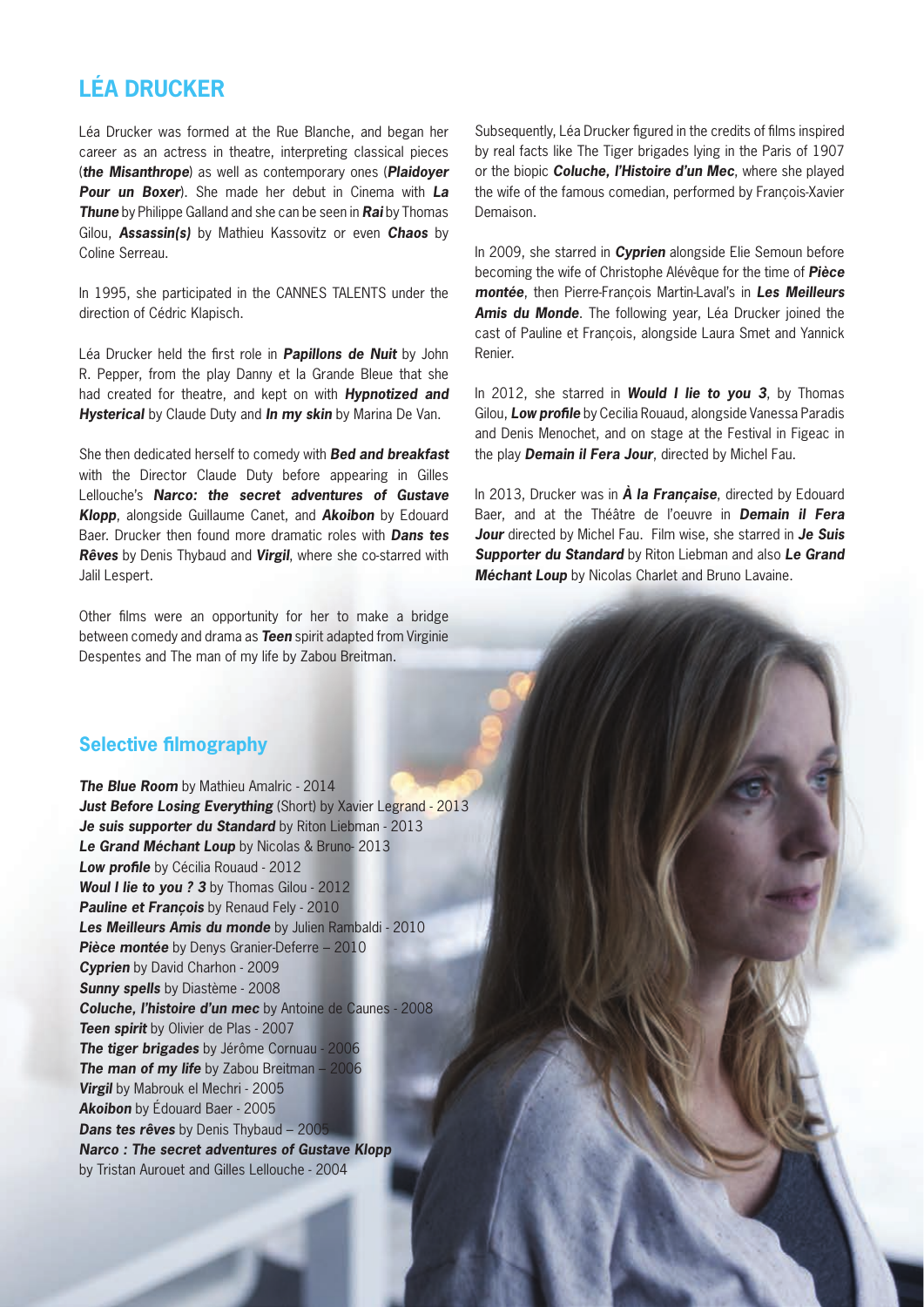# **STÉPHANIE CLÉAU**

After studying at L'Ecole du paysage in Versailles and with a Master in geography, Stéphanie Chiavetta encountered - during her Master's degree in theatre at the Paris III university - the director Jean-François Peyret and became his assistant (*Des Chimères en Automne, les Variations Darwin*). She then worked with the directors: Cyril Teste (*Flux*), Julien Lacroix (*Excédent de Poids, Amorphe*), Robert Cantarella (*Classiques en Temps de Crise*), Christophe Fiat (*Laurent Sauvage n'Est Pas Une Walkyrie and L'indestructible Madame Richard Wagner*), Gilles Gaston-Dreyfus and Nicolas Boukhrief (*Mon Ami Louis*).

She has collaborated with Nicolas Bigards as an adapter on texts by Roland Barthes (*Barthes le Questionneur*), André Breton (*Nadja*), Dos Passos (*Trilogie USA*), Antonio Lobo Antunes (*Fado Alexandrino,Traité des Passions de l'Âme*), James Ellroy (*American Tabloid*).

Stéphanie has guided the directors Mathieu Amalric and Noémie Lvovsky, actors in their own film (*On Tour* and *Camille rewinds*). She has filmed and published a video logbook of the rehearsals of the play *Ex Vivo / In Vitro* by Jean-François Peyret.

*La Morale des Ménages* was created at the 104 in Paris, in January 2014, and will be resumed at the Théâtre de la Bastille in October.